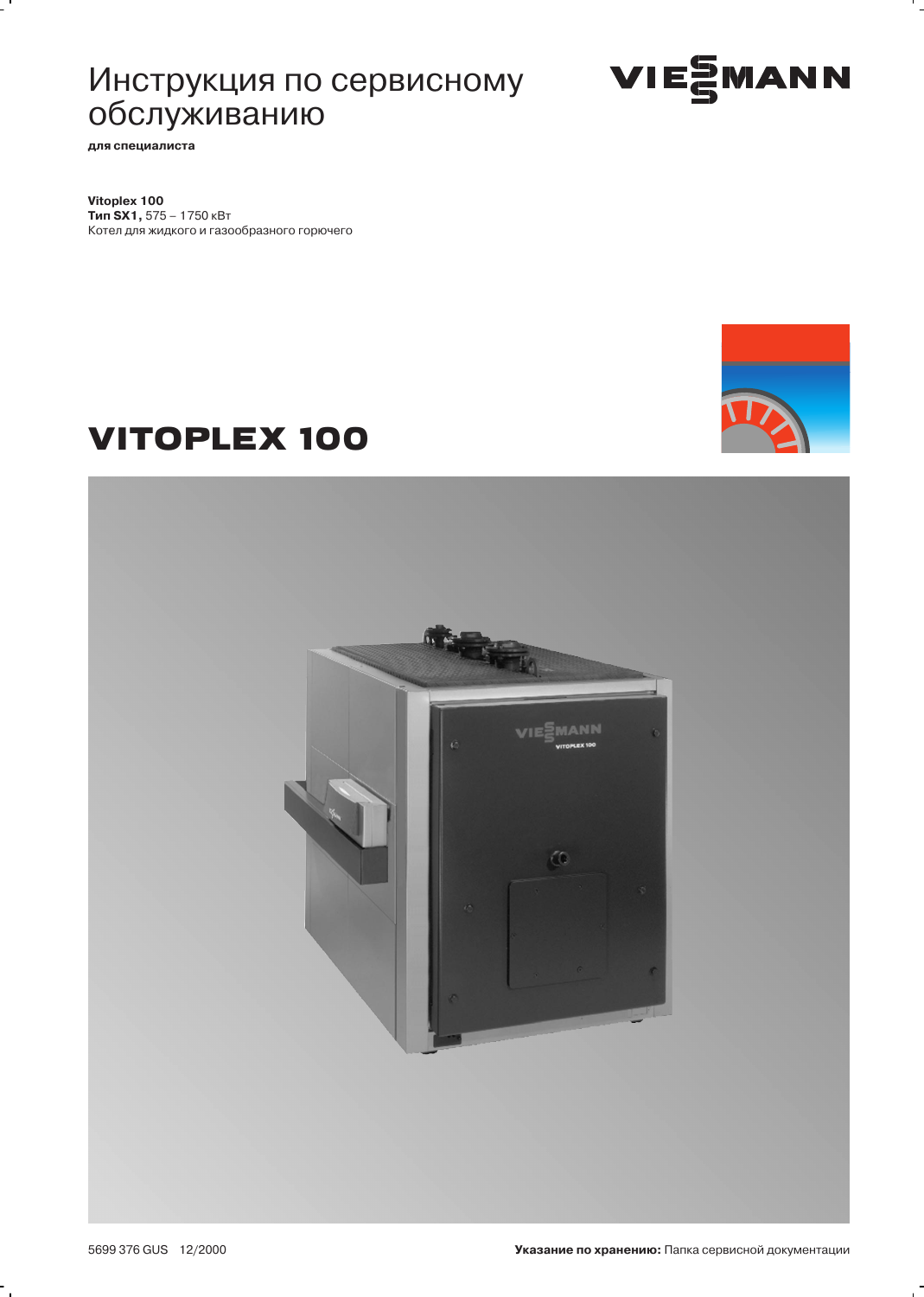### Указания по технике безопасности

Во избежание опасностей, физического и материального ущерба просим строго придерживаться данных указаний по технике безопасности.

### Работы на приборе

Монтаж, первичный ввод в эксплуатацию, техническое обслуживание и ремонт прибора должны выполняться уполномоченным квалифицированным персоналом (фирмой по отопительной технике или монтажной организацией, работающей на договорных началах) (см. Нормы EN 50 110, часть 1 и VDE 1000, часть 10).

Перед проведением работ на приборе/ отопительной установке их необходимо обесточить (например, вывернув отдельный предохранитель или выключив главный выключатель) и принять меры по их предохранению от повторного ВКЛЮЧАНИЯ

Это обесточивание должно быть выполнено с помощью разъединителя. который одновременно отсоединяет от сети все незаземленные провода с раствором контактов не менее 3 мм.

При использовании в качестве горючего газа, кроме того, закрыть запорный газовый кран и предохранить его от случайного открытия.

При проведении работ, связанных с вскрытием контроллера, по внутренним деталям не должен происходить статический разряд.

### Работы на газопроводке

должны выполняться только слесарем, получившим допуск от ответственной газоснабжающей организации. Выполнить работы по вводу в эксплуатацию газовой установки, предписанные TRGI '86/96 или TRF 1996!

#### Ремонтные работы

на компонентах, выполняющих защитную функцию, не допускаются. При замене использовать подходящие оригинальные детали фирмы Viessmann или равноценные им детали, допущенные фирмой Viessmann к применению.

### Первичный ввод в эксплуатацию

Первичный ввод установки в эксплуатацию должен проводиться ее изготовителем или уполномоченным им специалистом с записью результатов измерения в протокол.

#### Инструктаж пользователя установки

Изготовитель установки должен передать пользователю установки инструкцию по эксплуатации и проинструктировать его.

#### **∆ Указание по технике** безопасности!

Этим сигнальным словом в настоящей инструкции выделены указания, которых следует придерживаться в целях обеспечения безопасности людей и сохранности материальных ценностей.



Этот символ отсылает к другим инструкциям, которые должны соблюдаться.

# Документация по эксплуатации и сервисному обслуживанию

- 1. Заполнить и отделить карточку
	- клиента:
	- Передать пользователю установки талон для пользователя установки.
	- Сохранить талон для фирмы по отопительной технике.
- 2. Вложить в папку все спецификации деталей, инструкции по эксплуатации и сервисному обслуживанию и передать их пользователю установки.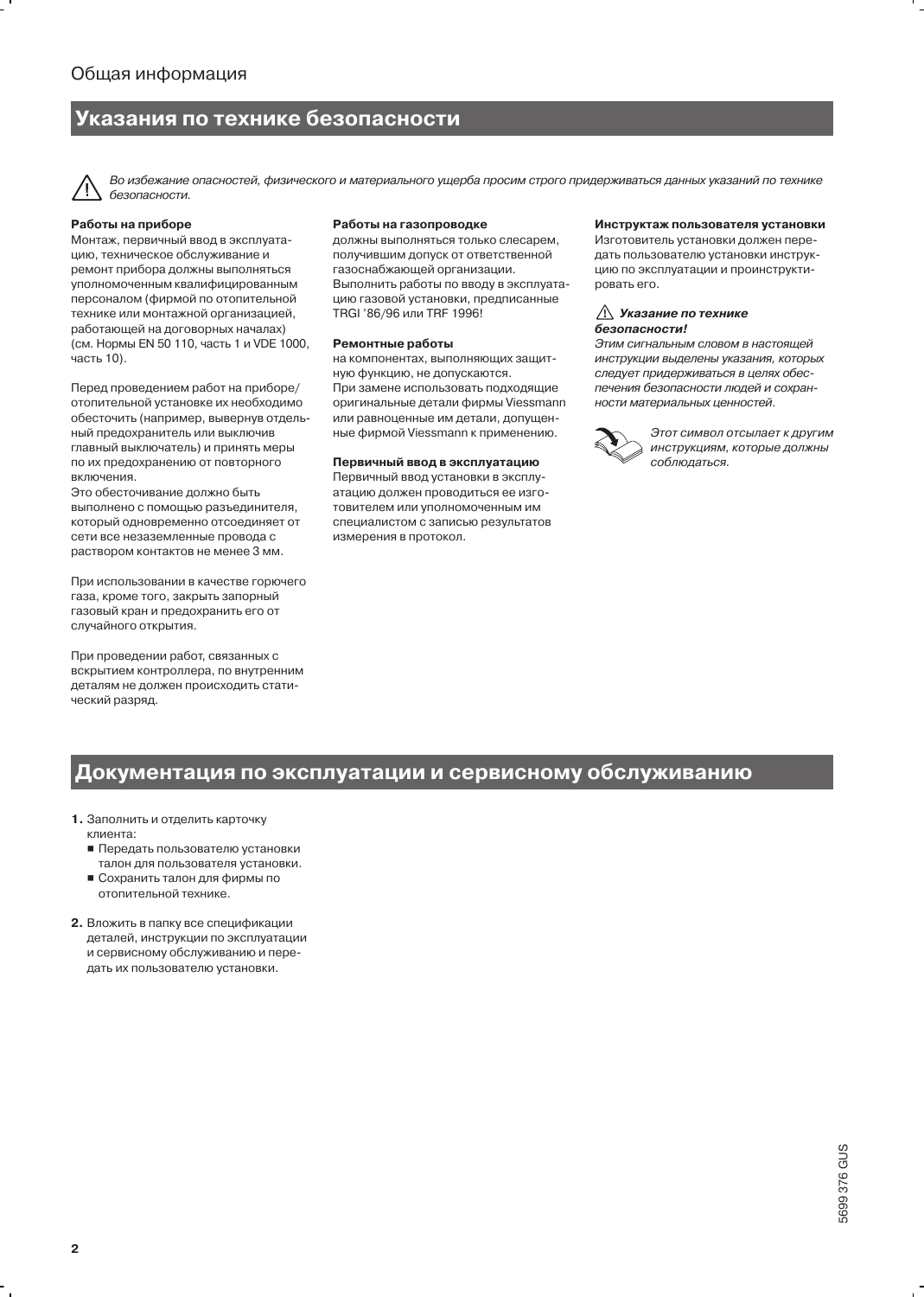### Оглавление

) <sup>8</sup> <sup>8</sup> <sup>8</sup> <sup>8</sup> <sup>8</sup> <sup>8</sup> <sup>8</sup> <sup>8</sup> <sup>8</sup> <sup>8</sup> <sup>8</sup> <sup>8</sup> <sup>8</sup> <sup>8</sup> <sup>8</sup> <sup>8</sup> <sup>8</sup> <sup>8</sup> <sup>8</sup> <sup>8</sup> <sup>8</sup> <sup>8</sup> <sup>8</sup> <sup>8</sup> <sup>8</sup> <sup>8</sup> <sup>8</sup> <sup>8</sup> <sup>8</sup> <sup>8</sup> <sup>8</sup> <sup>8</sup> <sup>8</sup> <sup>8</sup> <sup>8</sup> <sup>8</sup> <sup>8</sup> <sup>8</sup> <sup>8</sup> <sup>8</sup> <sup>8</sup> <sup>8</sup> <sup>8</sup> <sup>8</sup> <sup>8</sup> <sup>8</sup> <sup>8</sup> <sup>8</sup> <sup>8</sup> <sup>8</sup> <sup>8</sup> <sup>8</sup> <sup>8</sup> <sup>8</sup> <sup>8</sup> <sup>8</sup> <sup>8</sup> <sup>8</sup> <sup>8</sup> <sup>8</sup> <sup>8</sup> <sup>8</sup> <sup>8</sup> <sup>8</sup> <sup>8</sup> <sup>8</sup> <sup>8</sup> <sup>8</sup> <sup>8</sup> <sup>8</sup> <sup>8</sup> <sup>8</sup> <sup>8</sup> <sup>8</sup> <sup>8</sup> <sup>8</sup> <sup>8</sup> <sup>8</sup> <sup>8</sup> <sup>8</sup> <sup>8</sup> <sup>8</sup> <sup>8</sup> <sup>8</sup> <sup>8</sup> <sup>8</sup> <sup>8</sup> E

### Cтp.

۰.

| Общая информация                                                         |                                                                                                                |  |  |
|--------------------------------------------------------------------------|----------------------------------------------------------------------------------------------------------------|--|--|
|                                                                          | Документация по эксплуатации и сервисному обслуживанию  2                                                      |  |  |
| Первичный ввод в<br>эксплуатацию и<br><b>ТЕХНИЧЕСКОЕ</b><br>обслуживание | Первичный ввод в эксплуатацию попатание 4                                                                      |  |  |
| Дополнительная                                                           |                                                                                                                |  |  |
| информация                                                               |                                                                                                                |  |  |
|                                                                          | Протокол последний протокол по таким на техническим протокол по техническим протокол по техническим протокол п |  |  |
|                                                                          |                                                                                                                |  |  |

Справка изгото

 $\ddot{\phantom{0}}$ 

 $\mathbf{r}$ 

**-**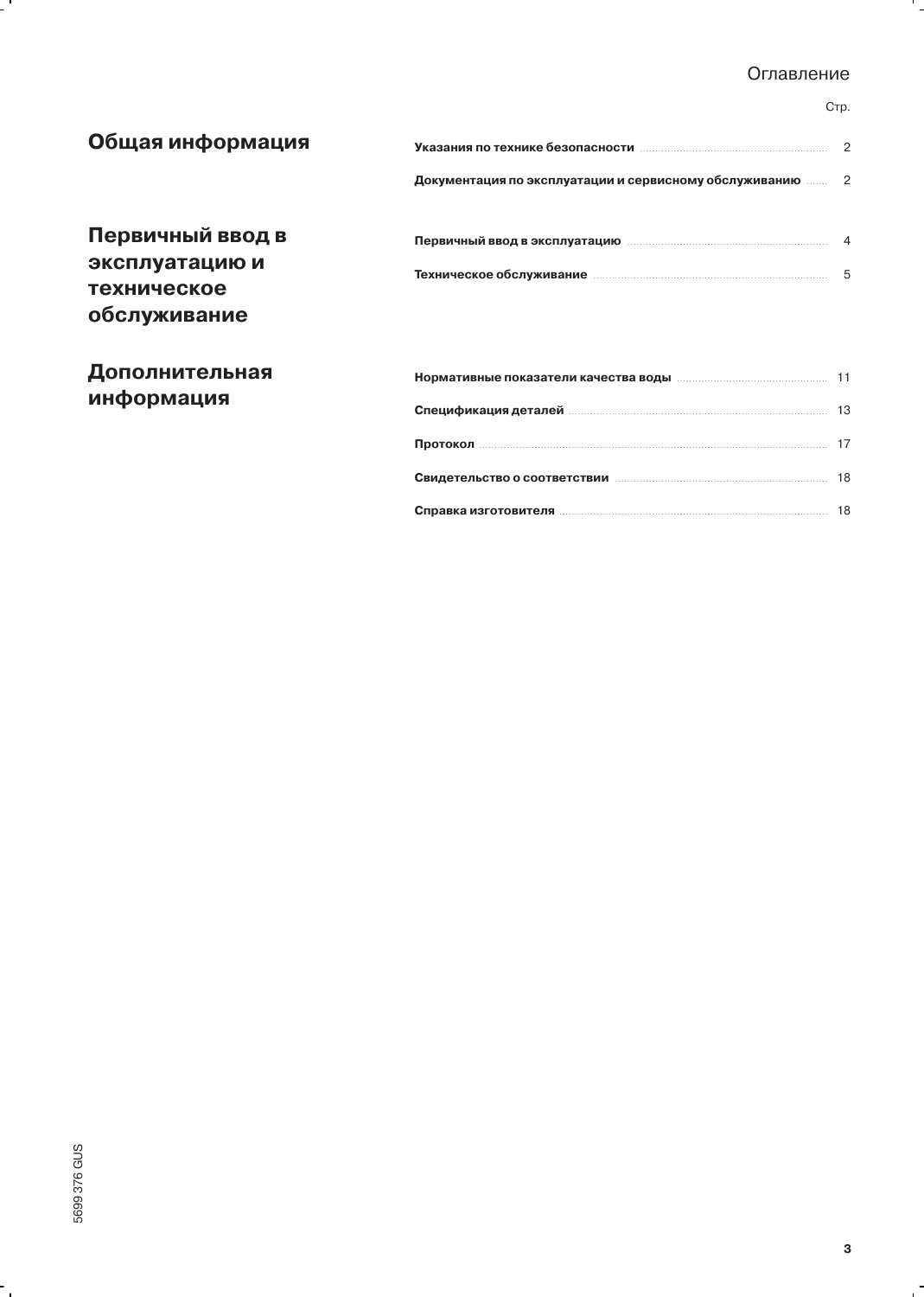### Первичный ввод в эксплуатацию



- **(А) Приспособление для**
- извлечения турбулизаторов  $^{\circledR}$ Газоход
- $^{\copyright}$ Турбулизатор
- Пружинный стопор
- $\bigcircled{0}$ Упор

Инструкция по эксплуатации контроллера. Инструкция по сервисному обслуживанию контроллера, документация изготовителя горелки

- 1. Открыть установочную плиту для горелки и проверить, вставлены ли турбулизаторы © в газоходы ® до фиксации пружинного стопора  $\overline{0}$ позади первого упора (E).
- 2. Проверить, открыта ли вентиляция помещения установки.
- 3. Заполнить водой отопительную установку и удалить из нее воздух.
- 4. Проверить давление установки.
- 5. Проверить уровень масла и давление подводимого газа.
- 6. Открыть задвижку или заслонку газохода (если есть).
- 7. Проверить, закрыто ли отверстие для чистки на вытяжке отходящих газов.
- 8. Открыть линию подачи жидкого или газообразного горючего.
- 9. Включить главный выключатель, выключатель циркуляционного насоса и рабочий выключатель горелки (именно в такой последовательности) (придерживаться указаний изготовителя горелки по эксплуатации).
- 10. При нагреве из холодного состояния (в том числе при повторном вводе в эксплуатацию после работ по техническому обслуживанию и очистке) отсечь подачу тепла потребителям тепла, чтобы как можно скорее пройти область точки росы.
- 11. По достижении температуры подачи последовательно подключить потребителей тепла и переключить горелку в автоматический режим.
- 12. Проверить и при необходимости подтянуть уплотнительные прокладки и затворы.
- 13. Через несколько дней после ввода в эксплуатацию проверить установочную плиту для горелки и крышку отверстия для чистки и подтянуть винты.

> Занести расход воды и концентрацию гидрокарбоната кальция в таблицу на стр. 9; см. также нормативные показатели качества воды на стр. 11.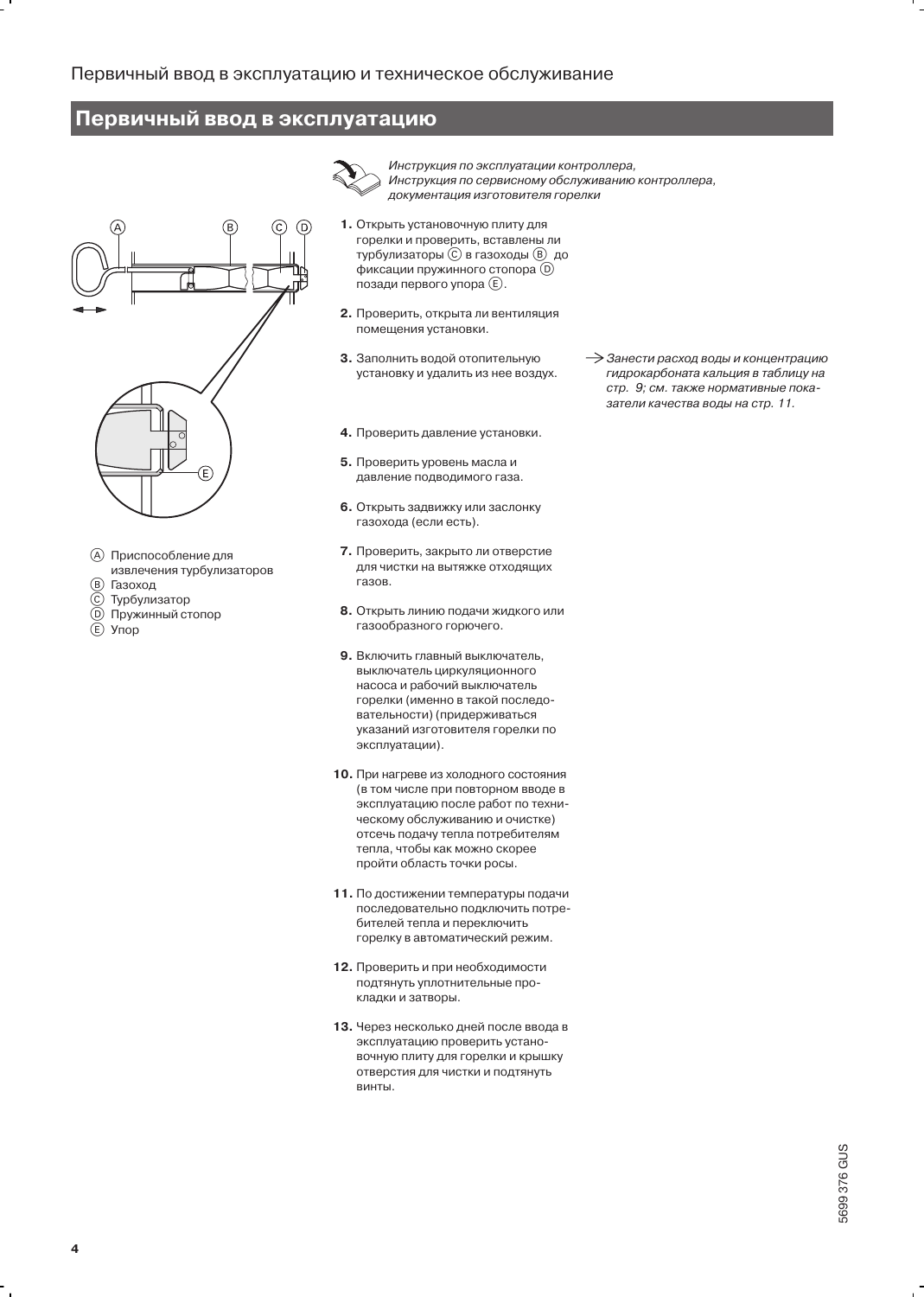# Техническое обслуживание

### $\triangle$  Указание по технике безопасности!

Подключения на стороне греющего контура можно открывать только после того, как с водогрейного котла будет снято давление.

Опорожнение водогрейного котла с помощью всасывающего насоса производить только при открытом удалителе воздуха.

### 1. Вывести установку из эксплуатации

- 1. Выключить напряжение сети или главный выключатель и предохранить его от повторного включения посторонними лицами.
- 2. Отсоединить от горелки штекерные соединители 41 и 90.
- 3. Отсечь подачу горючего (закрыть клапан жидкотопливного фильтра или запорный газовый кран).

2. Открыть установочную плиту для горелки и крышку отверстия для чистки



- 1. В случае газовой горелки с поддувом: снять трубу подключения газа.
- 2. Отпустить шесть винтов на установочной плите для горелки (A) и открыть установочную плиту для горелки.
- 3. Снять крышку отверстия для чистки ®.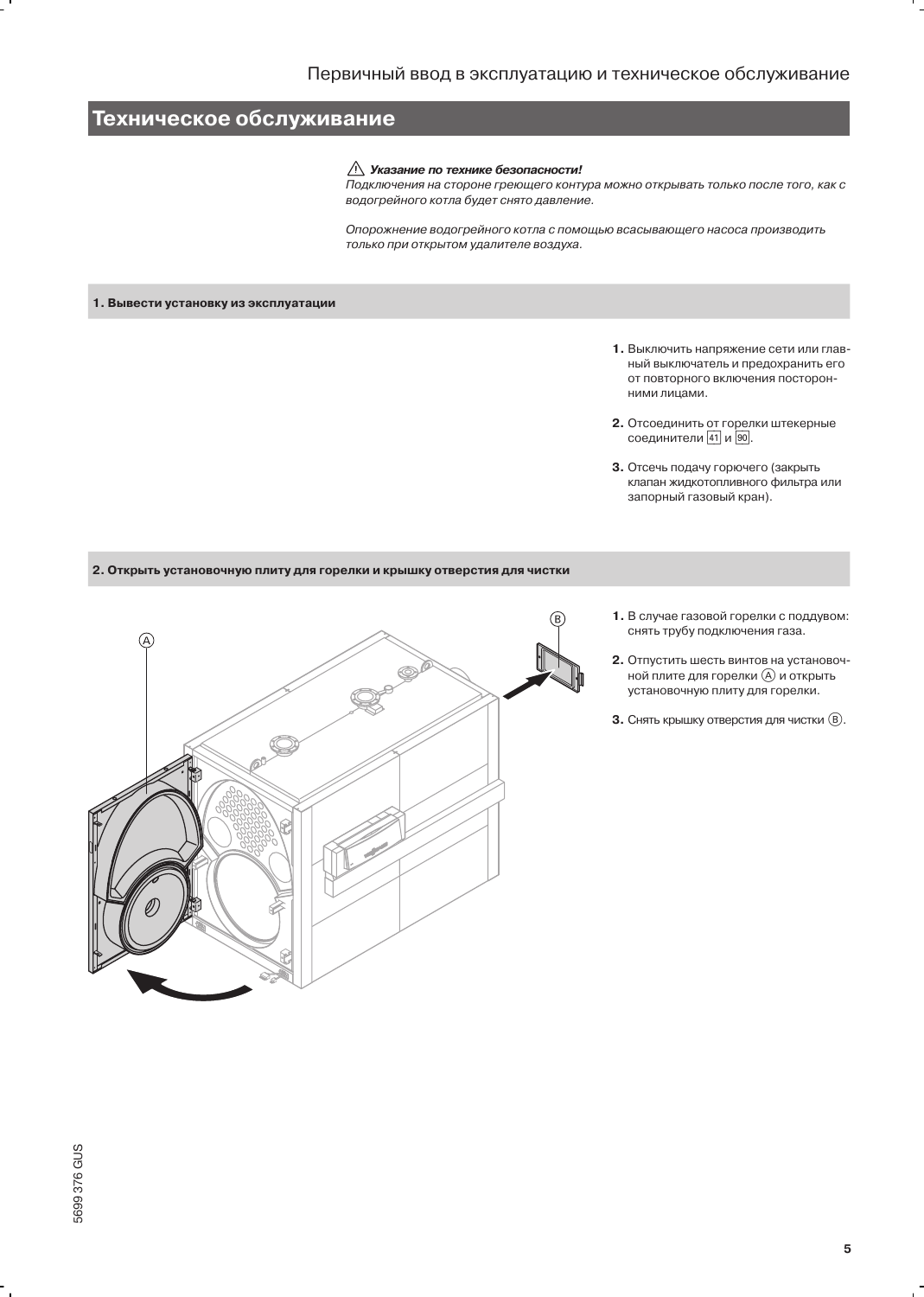### 3. Очистить турбулизаторы



- 1. Зацепить спереди турбулизаторы  $\copyright$ приспособлением для извлечения турбулизаторов (D) и резким движением вперед извлечь турбулизаторы.
- 2. Очистить турбулизаторы.

4. Очистить теплообменные поверхности, вытяжку отходящих газов и трубу газохода



- 1. Щеткой очистить газоходы  $\textcircled{\scriptsize{E}}$  и камеру сгорания (F), пылесосом удалить остаточные продукты сгорания.
- 2. Удалить пылесосом остаточные продукты сгорания из трубы газохода и вытяжки отходящих газов через отверстие для чистки **G** в вытяжке отходящих газов.

5. Проверить все уплотнительные прокладки и шнуры

Поврежденные детали заменить.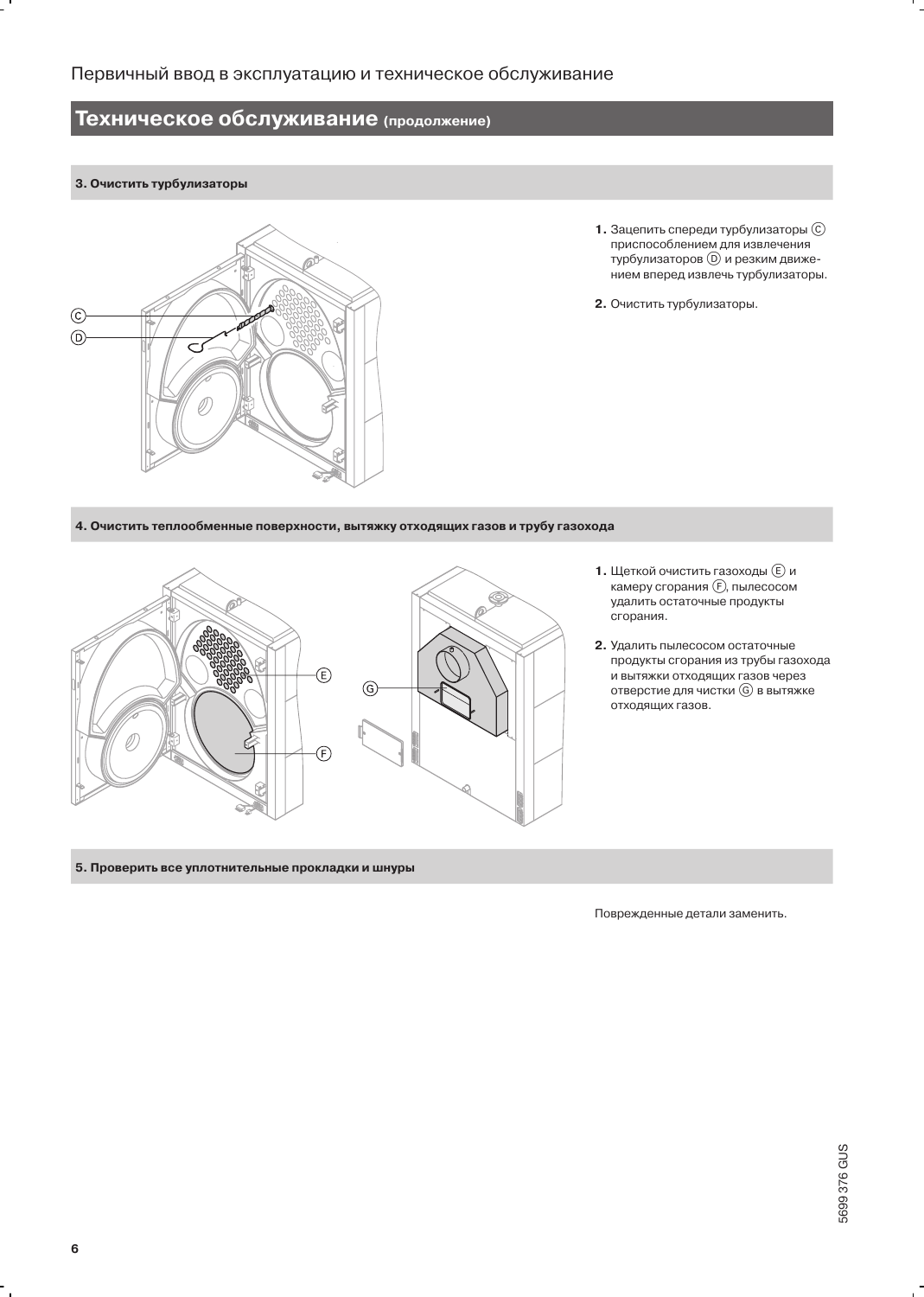6. Проверить теплоизоляцию установочной плиты для горелки

Поврежденные детали заменить.

### 7. Вставить турбулизаторы, привинтить установочную плиту для горелки и крышку отверстия для чистки



1. Вставить турбулизаторы  $\copyright$  в газоходы **(E)**, продвинув их за первый упор (Н) так, чтобы они зафиксировались.

#### Указание!

Эта мера необходима для предотвращения выскакивания турбулизаторов вперед во время работы котла.

2. Равномерно крест-накрест затянуть винты установочной плиты для горелки (A).

В случае газовой горелки с поддувом: установить трубу подключения газа и произвести испытание на герметич-HOCT<sub>b</sub>.

3. Затянуть винты крышки отверстия для чистки (В).

### 8. Проверить все подключения на стороне греющего контура и герметичность погружной гильзы



- 1. Отвинтить крышку  $(\vec{k})$ .
- 2. Проверить герметичность погружной гильзы (D.
- **3.** Привинтить крышку (К).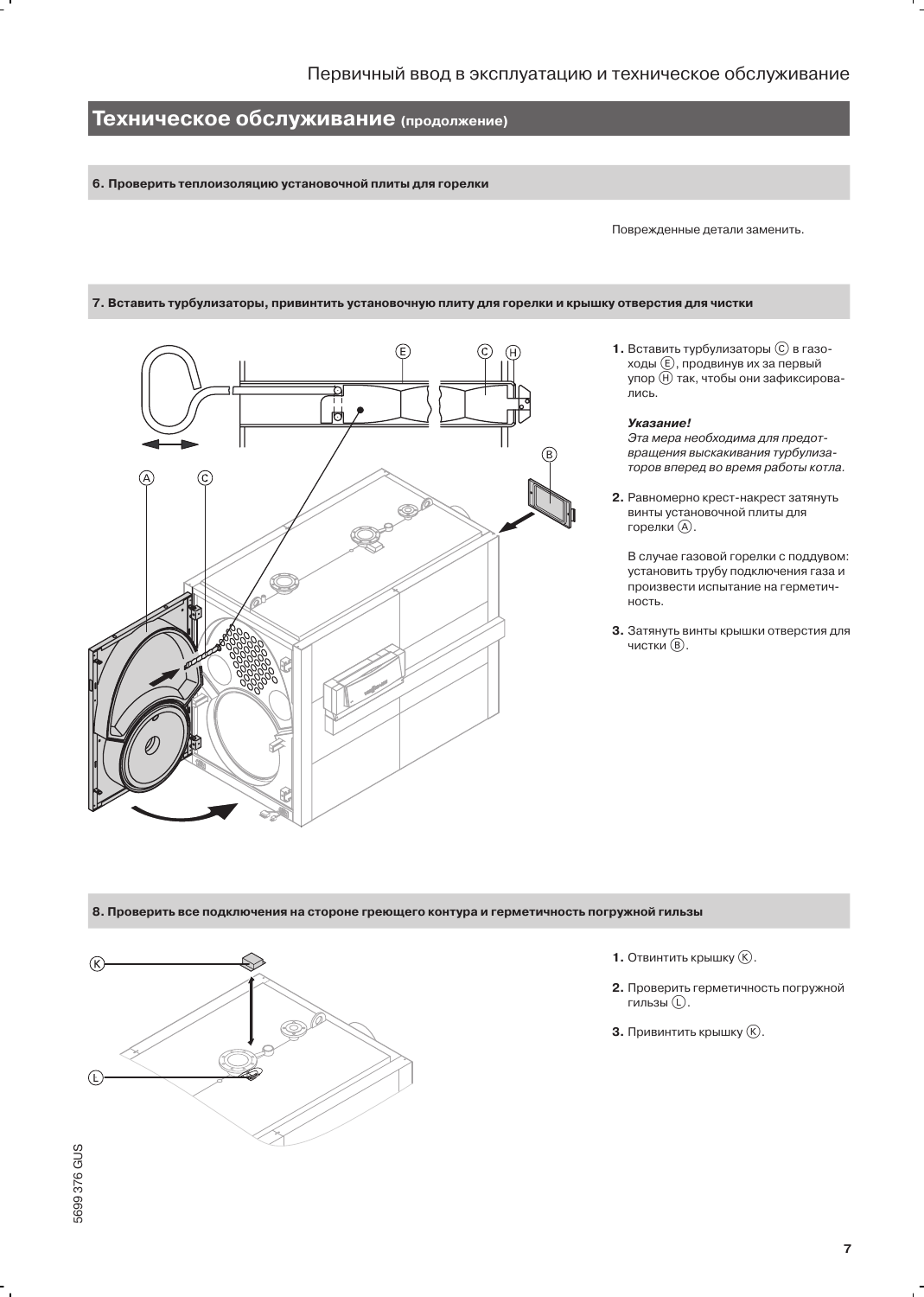9. Проверить работу предохранительных устройств

Проверку предохранительных клапанов, контроллера заполнения котлового блока и ограничителей давления производить согласно указаниям изготовителя.

10. Проверить мембранный расширительный сосуд и давление в установке

Придерживаться указаний изготовителя мембранного расширительного сосуда. Проверку проводить при холодной установке.

- 1. Опорожнить установку или закрыть колпачковый клапан на мембранном расширительном сосуде и снизить давление, пока манометр не покажет "0".
- 2. Давление на входе мембранного расширительного сосуда (ро) складывается из статического давления (р<sub>ст</sub>) установки (соответствует статической высоте), давления испарения (pn) теплоносителя и температурозависимой прибавки:

р<sub>0</sub>=р<sub>ст</sub>+р<sub>п</sub>+прибавка Учитываемое давление испарения зависит от настройки защитного ограничителя температуры. Тогда суммарная прибавка к статической высоте составит при настройке защитного ограничителя температуры

| $\blacksquare$ 100 °C | $0,2$ бар |
|-----------------------|-----------|
| $\blacksquare$ 110 °C | $0,7$ бар |

0,7 бар ■ 120 °C 1,2 бар.

Если давление на входе мембранного расширительного сосуда меньше соответствующего вышеприведенного значения, добавить азота до достижения найденного значения.

- 3. Добавить столько воды, чтобы при охлажденной установке давление при наполнении на 0,2 бар превысило давление на входе мембранного расширительного сосуда.
- 4. Это значение отметить на манометре как минимальное давление при наполнении. Доп. избыточное рабочее давление: 6 бар.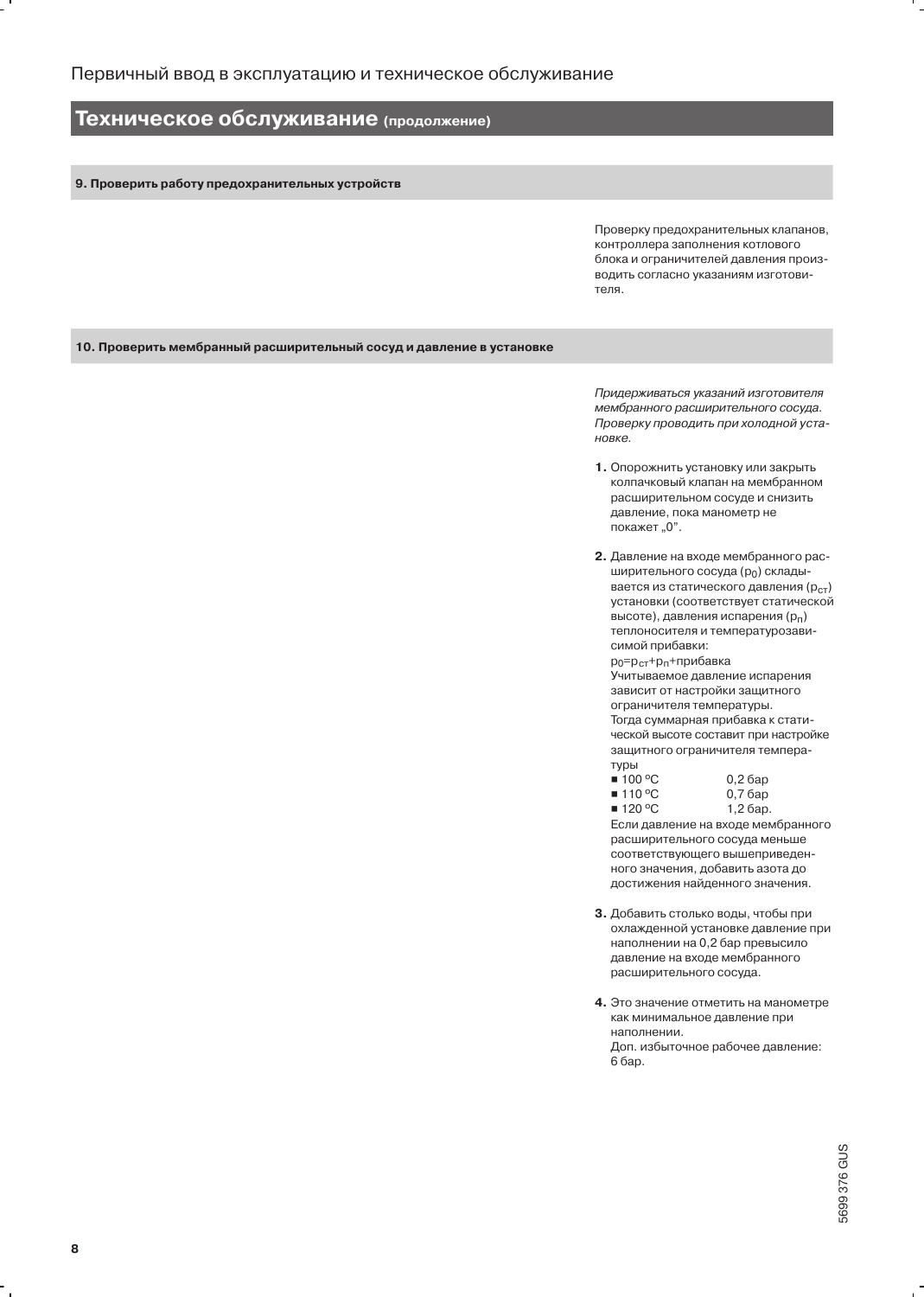### 11. Очистить смотровое стекло на установочной плите для горелки



Проверить на плотность уплотнительные прокладки (M) и соединительный шланг $(\mathbb{N})$ .

12. Проверить качество воды

Нормативные показатели см. на стр. 11. Занести в таблицу количество подпиточной воды и соответствующую концентрацию гидрокарбоната кальция.

| Вода для<br>наполнения   | Подпиточ-<br>ная вода | Показание<br>счетчика | Общий объем<br>воды | Концентрация гидро-<br>карбоната кальция<br>[Ca(HCO <sub>3</sub> ) <sub>2</sub> ] | Водоподготовка |                          | Дата |
|--------------------------|-----------------------|-----------------------|---------------------|-----------------------------------------------------------------------------------|----------------|--------------------------|------|
| M <sup>3</sup>           | M <sup>3</sup>        | M <sup>3</sup>        | M <sup>3</sup>      | моль/м $3$                                                                        | Средство       | Дозируемое<br>количество |      |
|                          |                       |                       |                     |                                                                                   |                |                          |      |
|                          |                       |                       |                     |                                                                                   |                |                          |      |
|                          |                       |                       |                     |                                                                                   |                |                          |      |
|                          |                       |                       |                     |                                                                                   |                |                          |      |
| $\overline{\phantom{0}}$ |                       |                       |                     |                                                                                   |                |                          |      |
|                          |                       |                       |                     |                                                                                   |                |                          |      |

Макс. расход воды: ................... м<sup>3</sup>

### 13. Проверить теплоизоляцию

Проверить посадку теплоизоляции и при необходимости произвести рихтовку.

14. Проверить легкость хода и герметичность смесителя

- 1. Снять с ручки смесителя рычаг двигателя.
- 2. Проверить легкость хода смесителя.
- 3. Проверить герметичность смесителя. В случае негерметичности заменить прокладку в виде кольца круглого сечения.
- 4. Зафиксировать рычаг двигателя.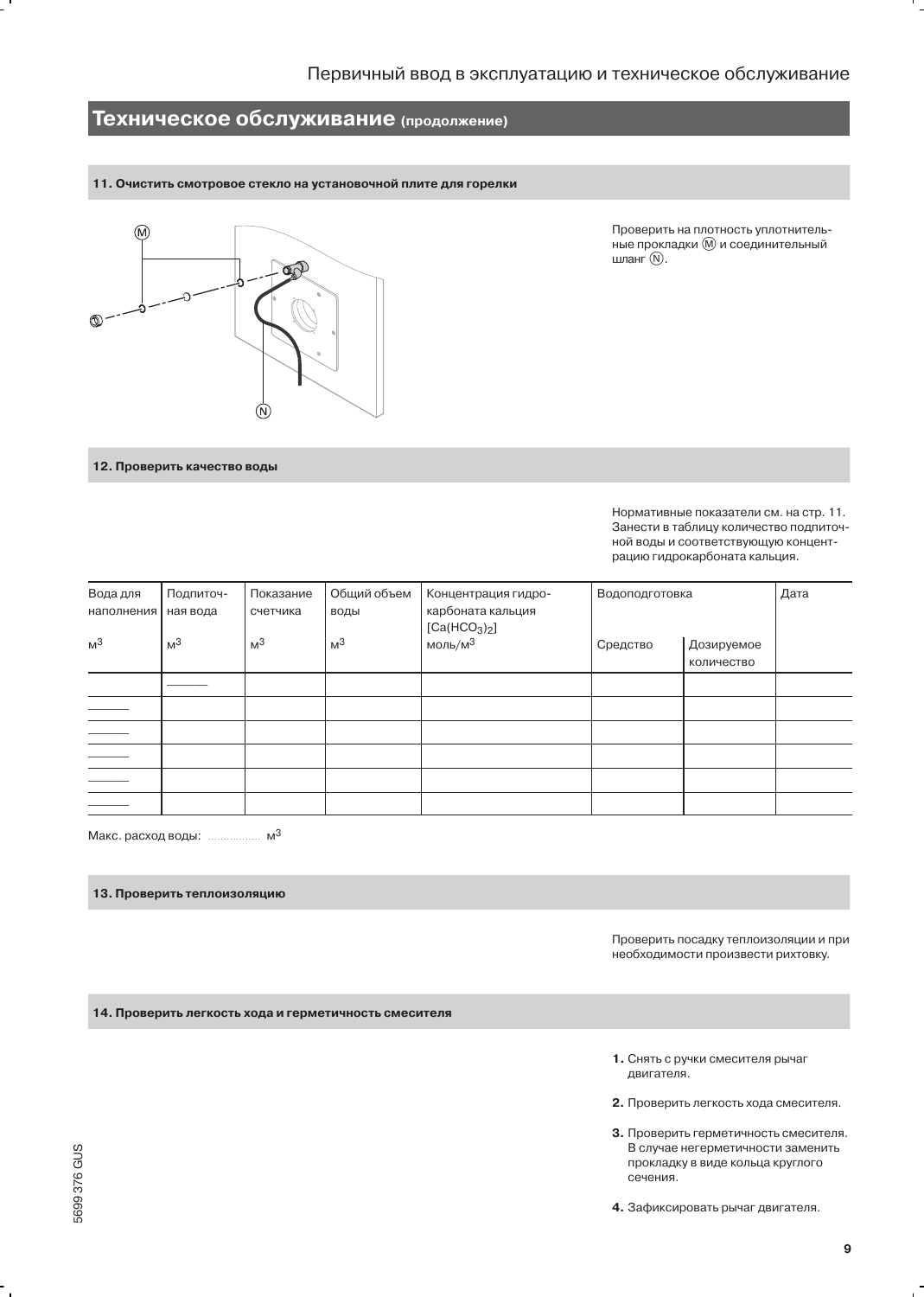15. Проверить работу комплекта подмешивающего устройства (если имеется)

Проверку производить согласно указаниям изготовителя.

16. Проверить вентиляцию помещения установки

Проверить работу вентиляции.

17. Проверить герметичность трубы газохода

18. Проверить регулятор тяги (если есть)

19. Настроить горелку

Придерживаться указаний изготовителя горелки.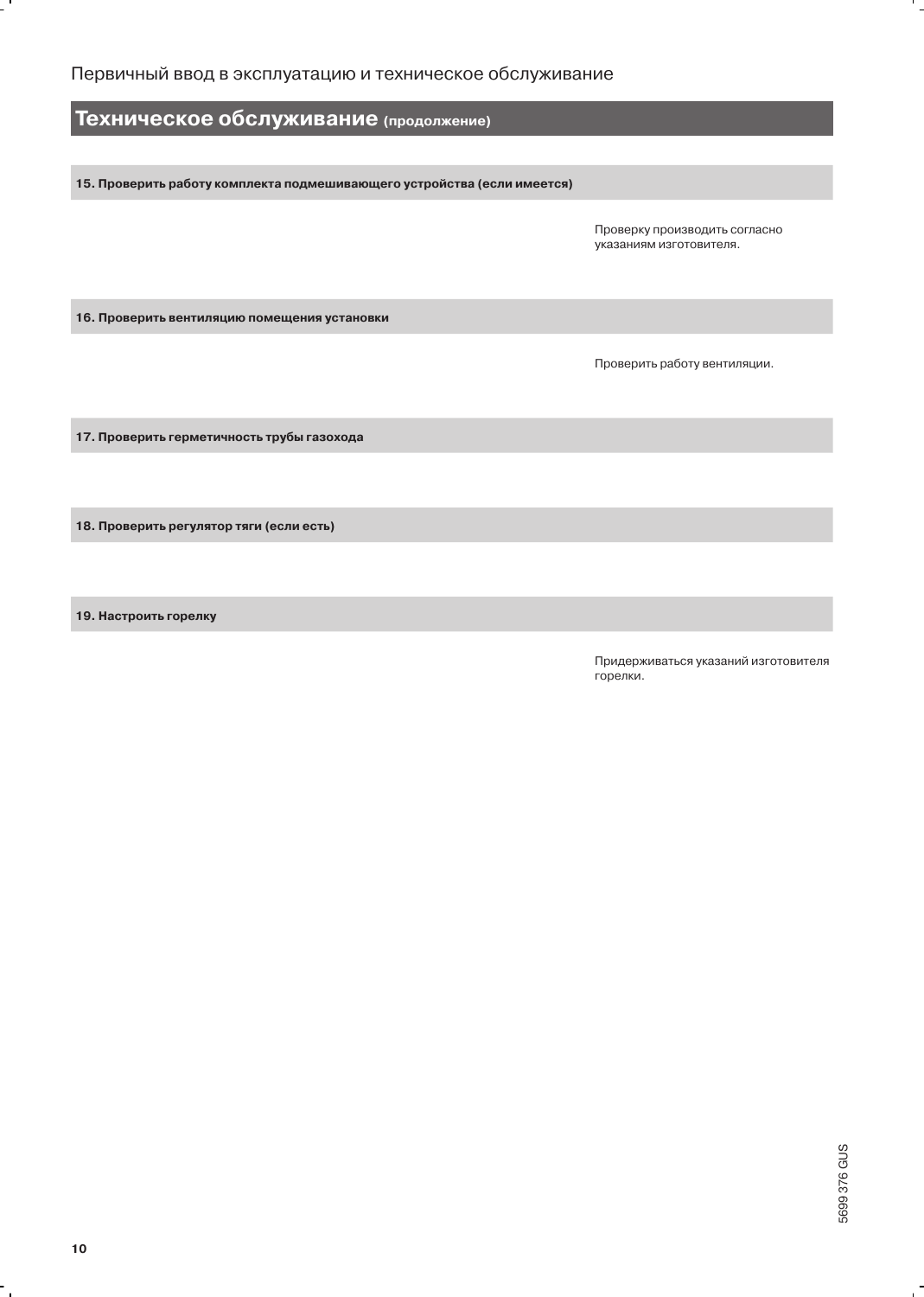### Нормативные показатели качества воды

Отопительные установки с рабочими температурами в соответствии с назначением до 100 °С (VDI 2035)

| Суммарная мощность водогр. котла<br>установки [Q] | Концентр. гидрокарбоната кальция<br>$[Ca(HCO3)2]$ в воде для наполнения<br>и подпитки | Макс. допустимый расход воды для<br>наполнения и подпитки [V <sub>max</sub> ]                                                              |  |  |
|---------------------------------------------------|---------------------------------------------------------------------------------------|--------------------------------------------------------------------------------------------------------------------------------------------|--|--|
| 350 кВт < Q < 1000 кВт                            | $Ca (HCO3)2 \le 1.5$ моль/м $3$                                                       | $V_{\text{max}}$ [м <sup>3</sup> ] = 3-кратный объем установки<br>(или расчет V <sub>max</sub> как в строке<br>1000 $\kappa$ B $\tau$ < Q) |  |  |
| $1000$ $\text{KBT}$ $\leq$ Q                      |                                                                                       | $V_{\text{max}}$ [M <sup>3</sup> ] =<br>$Q$ [ $KBT$ ]<br>$0.0313 \times$<br>$Ca(HCO3)2$ [моль/м <sup>3</sup> ]                             |  |  |

Отопительные установки с допустимой температурой подачи выше 100 °С

Согласно памятке Объединения союзов работников технического надзора 1466 о качестве воды водогрейных котлов отопительных установок, работающих при температурах подачи выше 100 °С, для таких установок действительны следующие ориентировочные значения: (см. также пояснения в оригинале Руководящих указаний):

#### Работа на оборотной воде с малым содержанием солей

Следовательно, в качестве воды для наполнения и подпитки может использоваться только вода с малым содержанием солей - обессоленная вода, фильтрат или конденсат. В системах со смешанной конденсацией малое содержание солей в воде, как правило, устанавливается само собой. если котловая вода не возвращается на подшелачивание.

#### Работа на солесодержащей воде

Использовать в качестве воды для наполнения и подпитки по возможности воду с низким содержанием солей, освобожденную, как минимум, от щелочных земель (умягченную).

|                                                           |         | с малым содержанием солей       |                        | солесодержащая     |  |
|-----------------------------------------------------------|---------|---------------------------------|------------------------|--------------------|--|
| <b>Электропроводность при 25 °С</b>                       | мкС/см  | $10 - 30$                       | $> 30 - 100$           | $>100 - 1500$      |  |
| Общие требования                                          |         | прозрачность, отсутствие осадка |                        |                    |  |
| рН при 25 °С                                              |         | $9 - 10^{*1}$                   | $9 - 10.5^{\text{*}}1$ | $9 - 10.5^{\ast}1$ |  |
| Кислород (О2)                                             | мг/л    | $< 0, 1^*2$                     | $< 0.05^{2}$           | $< 0.02^{\ast}2.3$ |  |
| Щелочные земли (Ca + Mg)                                  | ммоль/л | 0,02                            | < 0.02                 | < 0.02             |  |
| Фосфат $(PO4)*1$                                          | мг/л    | $< 5*4$                         | $< 10^{4}$             | < 15               |  |
| При использовании кислородных связок::                    |         |                                 |                        |                    |  |
| Сульфит натрия ( $\text{Na}_2\text{SO}_3$ ) <sup>*5</sup> | мг/л    |                                 |                        | < 10               |  |

\*<sup>1</sup> При необходимости соблюдения требований Положения о питьевой воде и Положения о подготовке питьевой воды не допускать

превышения рН 9,5 и концентрации РО4 7 мг/л.

" Проседество ресурса совера предлагать с при станавливаются намного меньшие значения.

\*4 Для водогрейных котлов с теплообменными поверхностями из дымогарных труб, например, для жаротрубно-дымогарных котлов соблюдать нижний предел концентрации фосфата, равный половине максимального значения 2,5 или 5 мг/л PO<sub>4</sub>.

\*5 Не исключается возможность использования других подходящих продуктов. При этом учитывать соответствующие руководящие указания поставщика. Данные для пересчета:

1 моль/м<sup>3</sup> = 5,6 нем. град. жесткости; 1 немецкий градус жесткости = 0,1792 моль/м<sup>3</sup>; 1 мг-экв/кг = 2,8 нем. град. жесткости

В памятке Объединения союзов работников технического надзора 1466 обращается внимание на то, что в продаже имеются и другие химикаты, используемые в качестве кислородных связок, в состав которых могут входить следующие биокатализаторы:

- аскорбиновая кислота
- карбогидразид ■ диэтилгидроксиламин

■ гидрохинон

• таннины

■ метилэтилкетоксим

В условиях работы котла здесь могут, однако, образовываться продукты окисления, деления и превращения, что требует осторожности при использовании вышеназванных химикатов. Более подробные сведения приведены в упомянутом руководящем документе.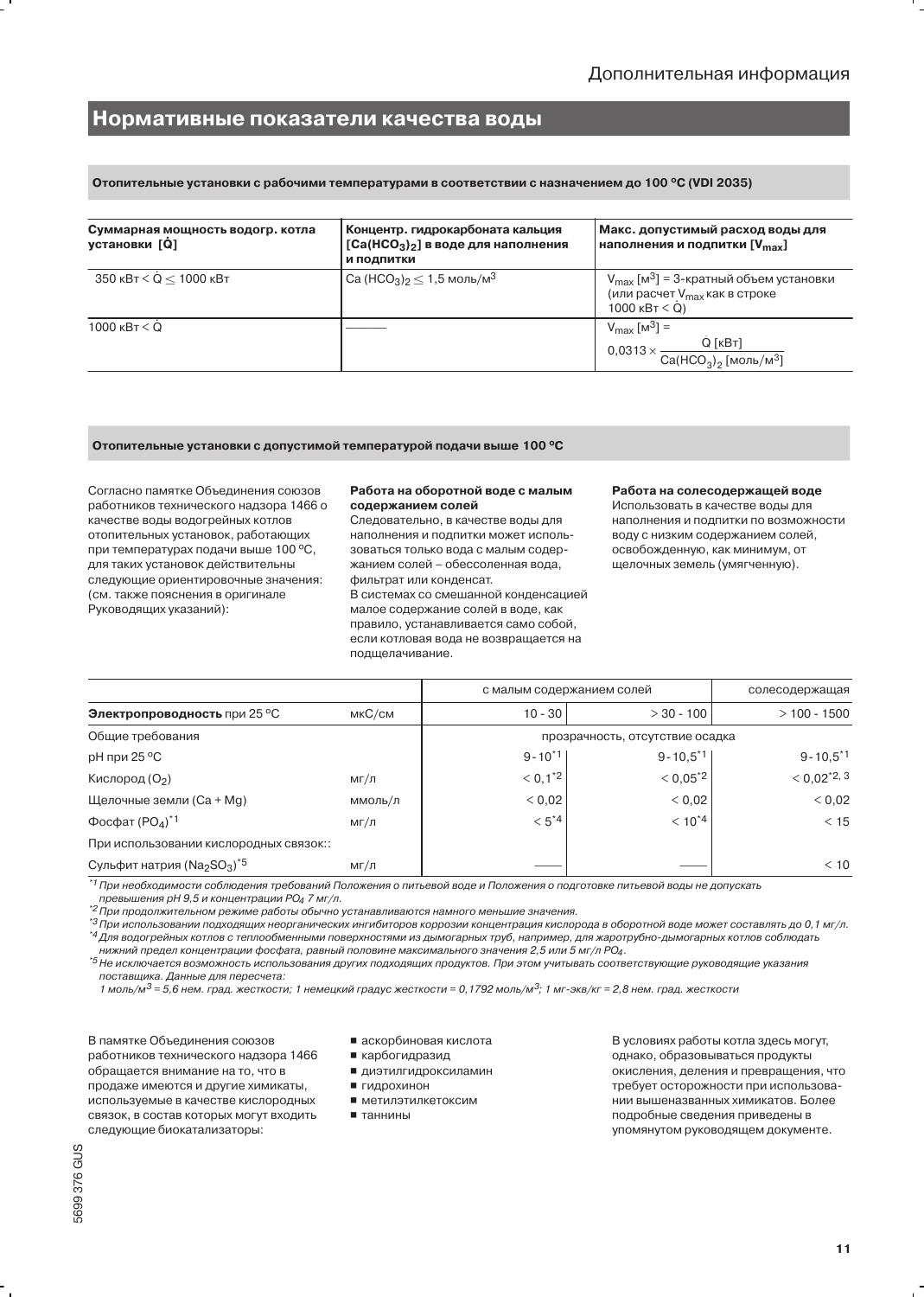$\cdot$  .

۰.

 $\ddot{\phantom{0}}$